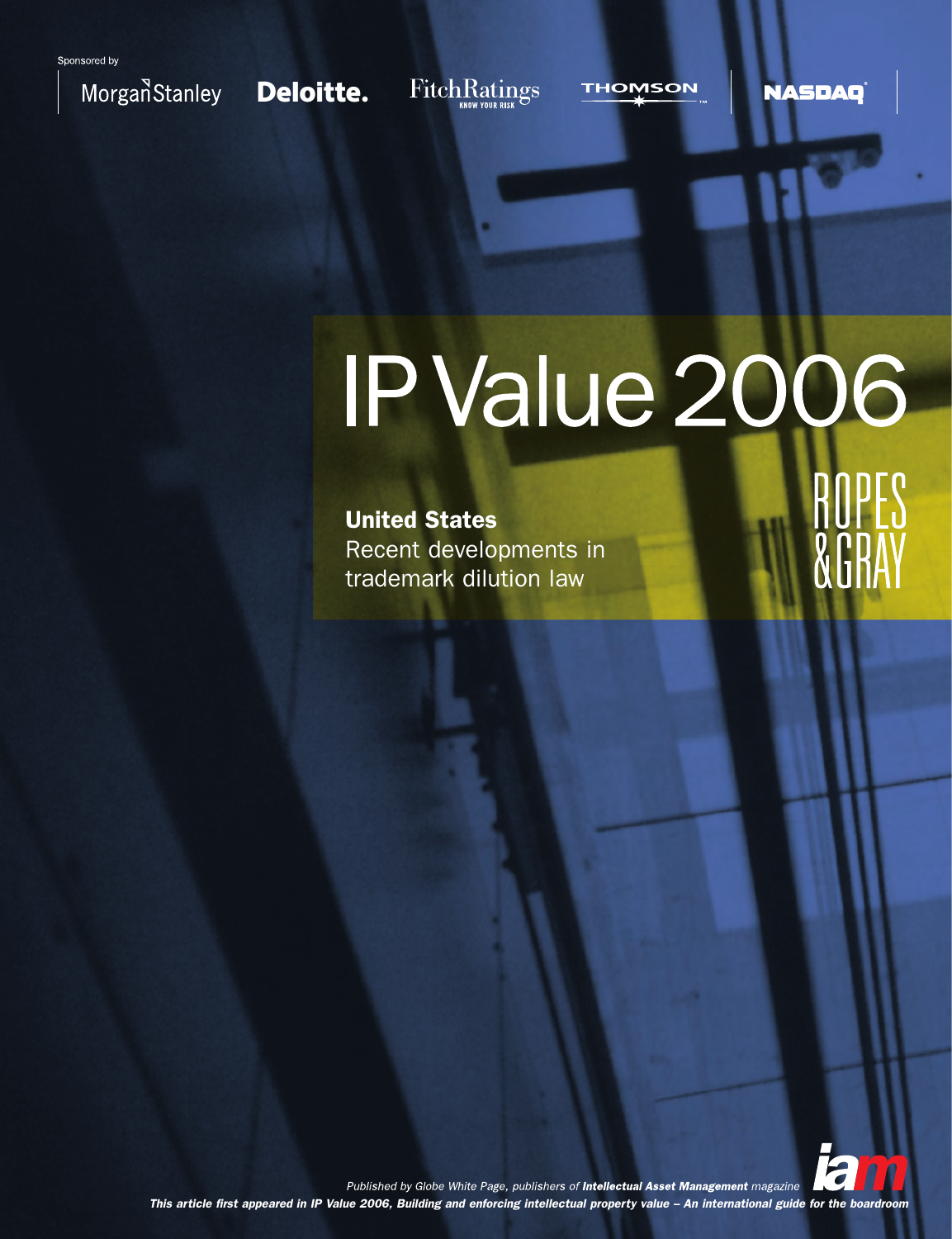Ropes & Gray LLP

# United States Recent developments in trademark dilution law

Much has changed since the Federal Trademark Dilution Act (FTDA) became effective in 1996. In the wake of the Supreme Court's 2003 decision in *Moseley v Victoria's Secret Catalogue Inc* (537 US 418), the lower courts have attempted to make sense of the Supreme Court's sometimes cryptic opinion and Congress has been asked to enact new legislation amending the FTDA.

#### **A dilution primer**

A trademark is infringed when the mark or a similar mark is used in a way that is likely to confuse the public into believing that the trademark owner is the source or sponsor of products that it does not actually make or endorse. Trademark anti-dilution laws are intended to enable trademark owners to prevent the gradual weakening or whittling away of the strength of their marks, through blurring or tarnishing, even if the public is not likely to be confused.

Dilution by blurring can occur when a trademark is used by someone other than the trademark owner on products that are very different from those normally produced by the trademark owner (eg, KODAK pianos). A trademark can be tarnished when it is used in a way that degrades the mark or presents it in an unsavoury context. For example, the owner of the PEPSI trademark stopped a company from modifying Pepsi soda cans to add a hidden compartment in which illegal drugs could be concealed.

From 1947, when Massachusetts enacted the first state anti-dilution statute, until the FTDA legislation was proposed, more than 25 states passed such laws. This patchwork of state laws lacked uniformity and raised questions, such as whether it is appropriate for courts to issue nationwide injunctions in dilution cases brought solely under the law of one state when nearly half the states grant no such protection.

## **Federal Trademark Dilution Act**

To address these and other problems Congress enacted the FTDA. This legislation amended the Lanham Act (the federal statute governing trademark rights) to provide a new federal cause of action for dilution. Under the FTDA a mark need not be registered to be the subject of an action. A trademark owner must show that:

- its mark is famous within the meaning of the statute;
- after the mark became famous, another party began to make commercial use of the mark in commerce; and
- the unauthorised use causes dilution of the distinctive quality of the trademark owner's famous mark.

'Dilution', in turn, is defined as the lessening of a famous mark's capacity to identify and distinguish goods or services, no matter whether the trademark owner and another party are in competition or there is a likelihood of confusion. Fair use in comparative advertising and non-commercial use of a mark such as news reporting do not constitute dilution.

No sooner did the FTDA become law than it began to change the legal landscape, focusing attention on dilution and raising a number of questions which, it is fair to say, advocates of a federal dilution law had not anticipated.

Although state anti-dilution laws typically provided that dilution could occur in the absence of likely confusion, very few court decisions granted relief on dilution grounds without also finding that the defendant's activity was likely to cause at least confusion as to sponsorship. For example, in one dilution case a court held that the public would be likely to believe that The Coca-Cola Company sponsored red and white posters that displayed "Enjoy Cocaine" in the familiar script used to print the COCA-COLA trademark.

In this legal climate, parties rarely (if ever) brought dilution claims without also bringing claims for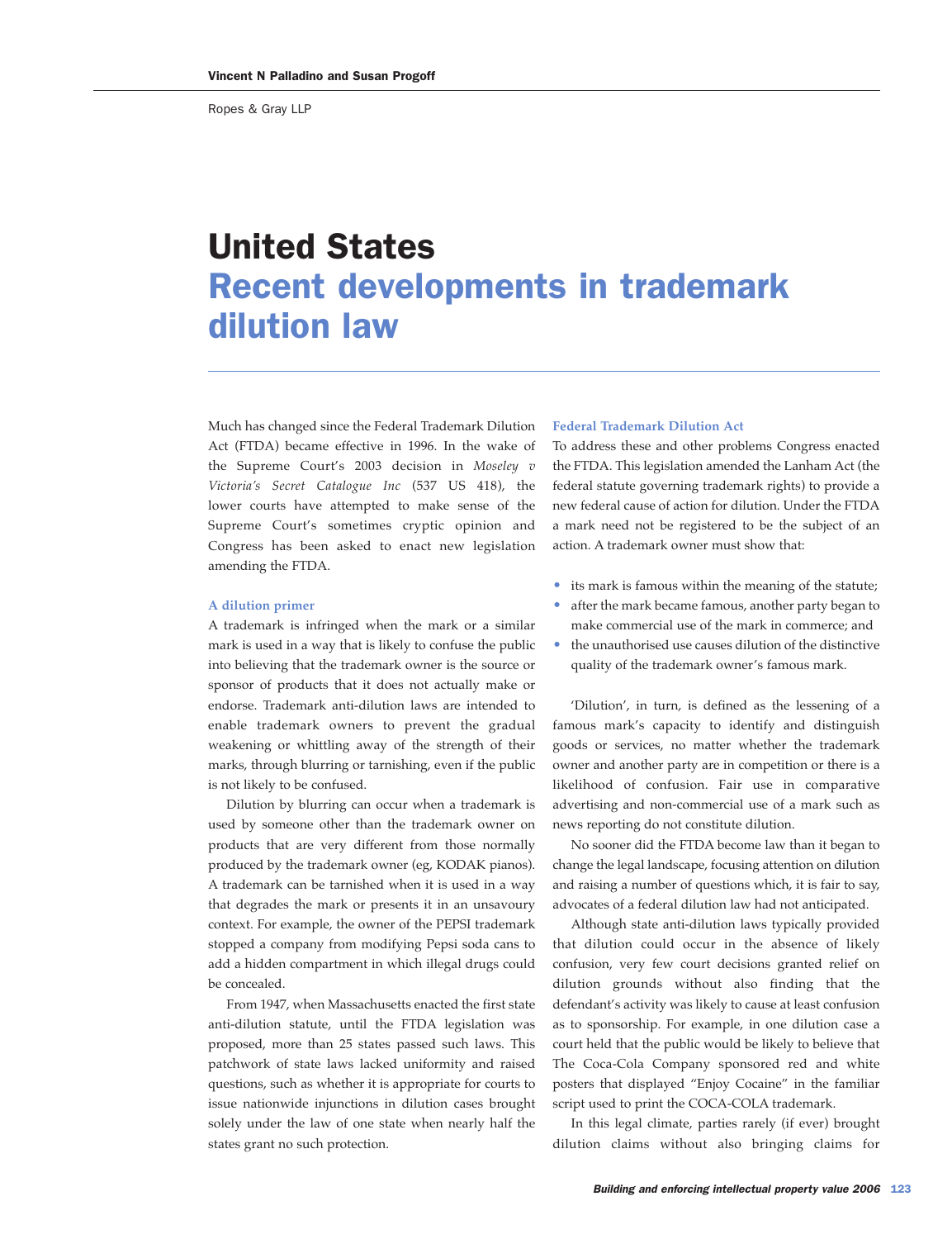trademark infringement and unfair competition that require proof of likely confusion. Moreover, state dilution claims were typically pleaded almost as an afterthought in complaints that alleged that the facts underlying the plaintiff's trademark infringement and unfair competition claims also stated a dilution claim.

The FTDA changed this situation. Some parties began to bring only claims for dilution under federal law, believing perhaps that they could not prove a likelihood of confusion. Moreover, it has become apparent that the elements of a typical trademark infringement or state dilution claim are not the same as a dilution claim under federal law and that a federal dilution claim may in fact be harder to prove.

#### **Actual dilution or likely dilution**

In *Moseley* the Supreme Court held that actual dilution, not just a likelihood of dilution, is required to establish a violation of the FTDA. However, the court did not require (as some lower courts had) a showing of the actual consequences of the dilution such as lost sales.

The Supreme Court's opinion did not make clear how actual dilution can be proved. The court drew a distinction between cases in which the defendant's mark is the same as the plaintiff's mark and cases in which it is not, without clearly spelling out how the difference in proof may vary in those two types of cases.

The court said that, at least in cases where the marks are not identical, the plaintiff will have to prove more than that consumers associate the defendant's mark with the plaintiff's mark. There must be some actual evidence – not specified by the court – that the defendant's mark has reduced the capacity of the plaintiff's mark to identify the goods of the owner. On the other hand, the court did not clearly state that mere association will prove dilution where the marks are identical or say how such an association can be proved.

The court also said that circumstantial evidence, rather than direct evidence of dilution such as a survey, may suffice in some cases, but it did not identify these types of cases. It may well be that circumstantial evidence will suffice where the parties' marks are identical. However, even if that is so, it is not clear what type of circumstantial evidence should be submitted.

In one of the first cases to interpret *Moseley*, a Sixth Circuit court dismissed the plaintiff's dilution claim because the plaintiff did not present evidence that fewer members of the public recognised its trademark as an identifier of its product after the defendant began to use its mark than before use began (*Kellogg Co v Toucan Golf Inc*, 67 USPQ2nd 1481 (Sixth Circuit 2003)). Such a standard can pose problems of proof for a plaintiff. Unless the plaintiff has (or can somehow replicate) a predistribution benchmark of public recognition, it will be very difficult to show that the level of recognition declined as a result of the defendant's activity (see also *Nitro Leisure Products LLC v Acushnet Company*, 2003 US App LEXIS 17822 (Federal Circuit 2003)).

The Court of Appeals for the Second Circuit partly clarified the law when it ruled that a party's use of another's famous mark creates a presumption of dilution if the marks are identical (*Savin Corp v Savin Group*, 391 F 3d 439 (Second Circuit 2004)). That decision was relied on by another court of appeal in *Everest Capital Ltd v Everest Funds Management* (393 F 3d 755 (Eighth Circuit 2005)).

#### **Is fame enough?**

Although the Lanham Act provides that the owner of a famous mark is entitled to bring a dilution claim, it goes on to say that in determining whether a mark is distinctive and famous, a court should consider a number of factors including the "degree of inherent or acquired distinctiveness of the mark".

An inherently distinctive mark is a mark that does not describe a feature of the product (eg, KODAK for cameras). It is entitled to trademark protection as soon as it is used. A term that describes a feature of a product, such as RAISIN-BRAN for cereal, is not entitled to protection as soon as it is used. However, if it becomes associated with one party's product, it can acquire distinctiveness and become a trademark.

The references to distinctiveness in the statute have led to confusion. Some courts have held that distinctiveness is not a separate element of a federal dilution claim and that proving fame is enough (eg, *Times Magazines Inc v Las Vegas Sports News LLC,* 212 F 3d 157 (Third Circuit 2000)). Others have ruled that a party must prove its mark is both distinctive and famous and, going further, have indicated that only inherently distinctive marks are entitled to federal dilution protection (eg, *TCPIP Holding Co Inc v Haar Communications Inc*, 244 F 3d 88 (Second Circuit 2001), *Nabisco Inc v PF Brands Inc*, 191 F 3d 208 (Second Circuit 1999)).

The latter view reflects the courts' belief that commonly used marks such as AMERICAN or UNITED should not be accorded dilution protection even if the marks are so well known that they can be said to be famous (as that term is ordinarily understood). However, this interpretation is hard to square with the statute, which provides that both inherent and acquired distinctiveness should be considered in deciding whether a mark is famous (within the meaning of the statute). Moreover, the statute appears to address the courts' concern when it says that the use by others of the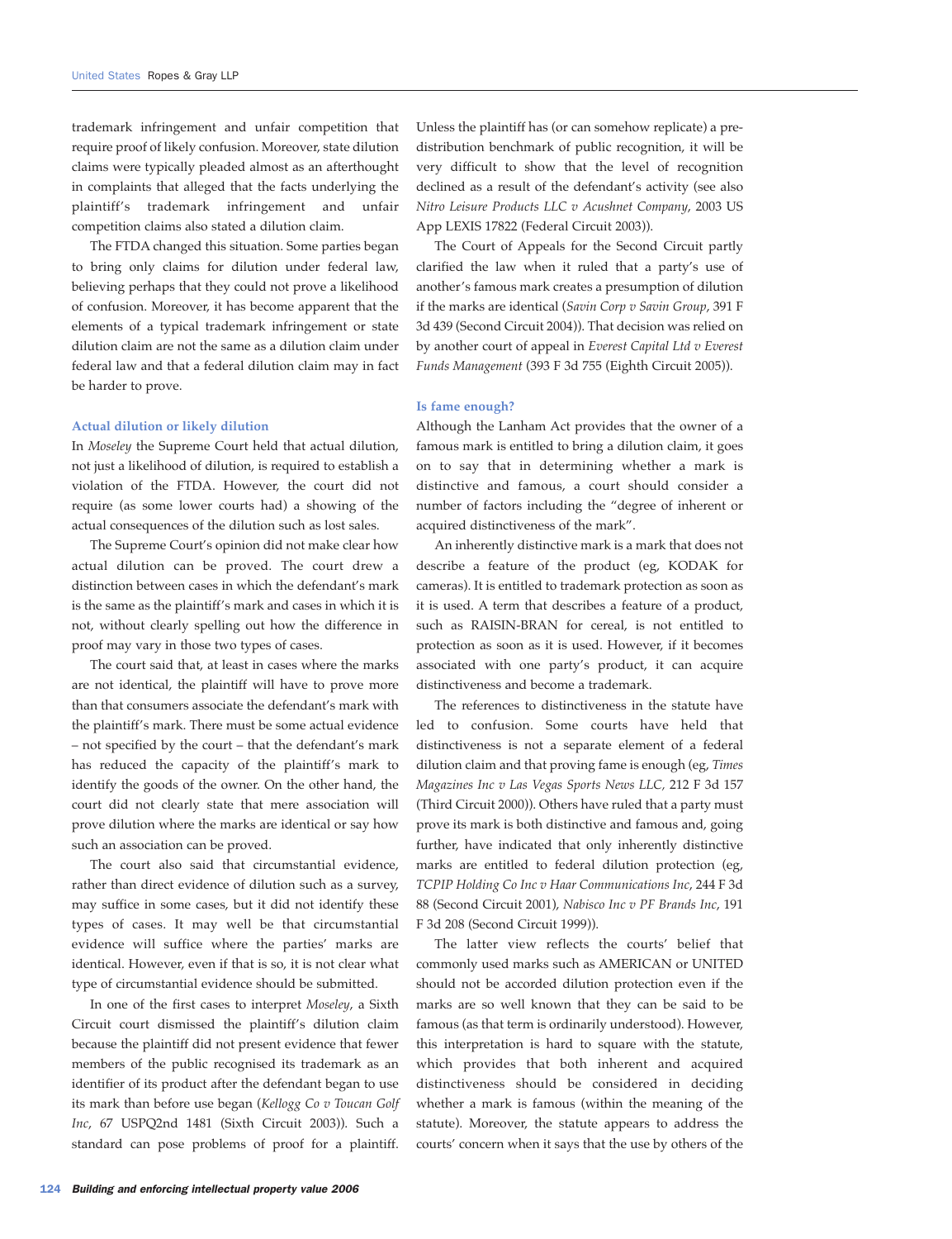mark should be considered in determining whether a mark is a famous mark entitled to dilution protection.

#### **Proposed amendments to the FTDA**

Since *Moseley* was decided, draft legislation has been introduced in Congress seeking to amend the FTDA. Among other things, the bills address the actual dilution versus likely dilution issue and the fame requirement, or both. Bar associations across the country have lined up to comment on the proposals. At the time of writing, it is unclear what action Congress will take.

#### **Dilution in the Patent and Trademark Office**

Although the FTDA came into force in 1996, it was not until 1999 that dilution became a basis on which an application or registration of a mark could be challenged in a Patent and Trademark Office opposition or cancellation proceeding. It still is not a basis on which an examiner can reject an application during an *ex parte* examination.

In *Toro Co v ToroHead Inc* (61 USPQ2d 1164 (TTAB 2001)) the Trademark Trial and Appeal Board decided its first major dilution case. Among other things, the board:

- set a generally high standard of proof for the fame requirement;
- appeared to agree with the Second Circuit that inherent distinctiveness is an element of an action brought under the FTDA;
- stated that doubts would be resolved in favour of the applicant or registrant, rather than the prior owner (which reverses the rule that applies in disputes involving a likelihood of confusion); and
- held that dilution may be pleaded in an opposition to an intent-to-use application.

The actual dilution requirement set out in *Moseley* briefly raised doubts over the last point because it would be difficult, if not impossible, to prove that a mark had actually caused dilution if the mark has not yet been used. However, the board subsequently held after *Moseley* that a party could prevail in an opposition or cancellation by showing a likelihood of dilution rather than actual dilution (*NASDAQ Stock Market Inc v Antarctica Srl* (Trademark Trial and Appeal Board 2003)).

## **Recommendations**

In light of the FTDA and the subsequent developments, trademark owners should pause before relying on federal dilution law in either a court or a Patent and Trademark Office proceeding.

The questions to ask before proceeding in court include the following:

- Is it necessary to plead a federal dilution claim? The need to prove that a mark is famous and actually diluted may make it more difficult to prove a federal dilution claim than a trademark infringement or state dilution claim, particularly if the parties' marks are not identical. If that is the case it may make sense not to plead a federal dilution claim in the first place.
- Is the trademark inherently distinctive? Some courts simply will not accord dilution protection to a mark that is not inherently distinctive no matter how well known it has become. If an action can only be brought in a court where that rule applies, a federal dilution claim is unlikely to succeed.
- Are the parties' marks identical? Although *Moseley* did not spell out the type of evidence that will be required to prove actual dilution, that decision and several subsequent lower court decisions indicate that it should be easier to prove dilution where the parties' marks are identical than when they are different.
- Is the mark being blurred or tarnished? *Moseley* raised the spectre that a federal dilution claim may not even apply to tarnishment. Although that is probably not the case, defendants in such cases may make this argument. On the other hand, a federal dilution claim may be worth considering where tarnishment, rather than blurring, takes place in a state that has no anti-dilution law, as some activity that tarnishes a famous mark may not necessarily create the likelihood of confusion that is needed to prove trademark infringement.

Finally, careful attention should be paid to the *Toro* decision before a trademark owner alleges dilution as a basis for an opposition or cancellation proceeding with the Patent and Trademark Office. Although the Trademark Trial and Appeal Board has held that only likely dilution needs to be proved, it has set out stringent tests for determining which marks are entitled to dilution protection in the first place.

# **Conclusion**

Federal dilution law today appears to owe a good deal to the unfortunate wording of the FTDA. Congress probably did not intend to make inherent distinctiveness a separate element of a dilution claim or to require proof of actual dilution. Nevertheless, these concepts have crept into the law, where they will remain unless and until Congress amends the statute.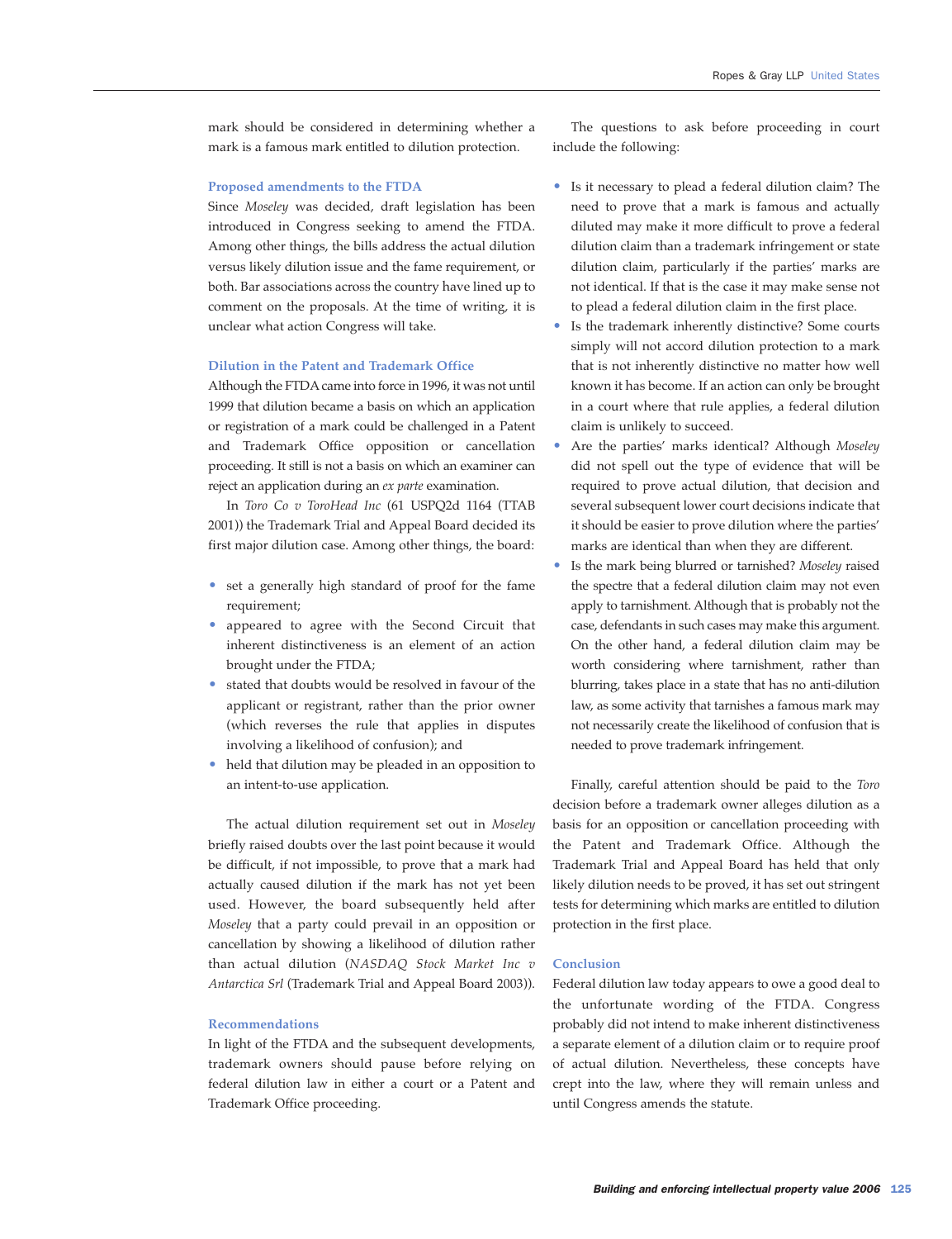Sue is a partner in the Fish & Neave IP Group of Ropes & Gray. She has been practising in the areas of trademark, copyright, unfair competition and false advertising law since 1979. Her practice includes litigation, counselling, prosecution, licensing and transactional work in the United States and internationally. She is a frequent speaker and author on topics relating to trademarks and copyrights. Sue has handled numerous litigated trademark, copyright and unfair competition matters. Susan Progoff Partner, New York Tel +1 212 596 9152 Email susan.progoff@ropesgray.com Ropes & Gray LLP United States Vincent is a partner in the Fish & Neave IP Group of Ropes & Gray. He has been practising trademark, copyright, unfair competition and false advertising law for 30 years. His practice includes litigation, counselling, licensing and transactional work in the United States and internationally. He is a former editor in chief of The Trademark Reporter and has written widely on trademarks, in particular on genericness, secondary meaning and the use of surveys. Vincent N Palladino Partner, New York Tel +1 212 596 9070 Email vincent.palladino@ropesgray.com Ropes & Gray LLP United States